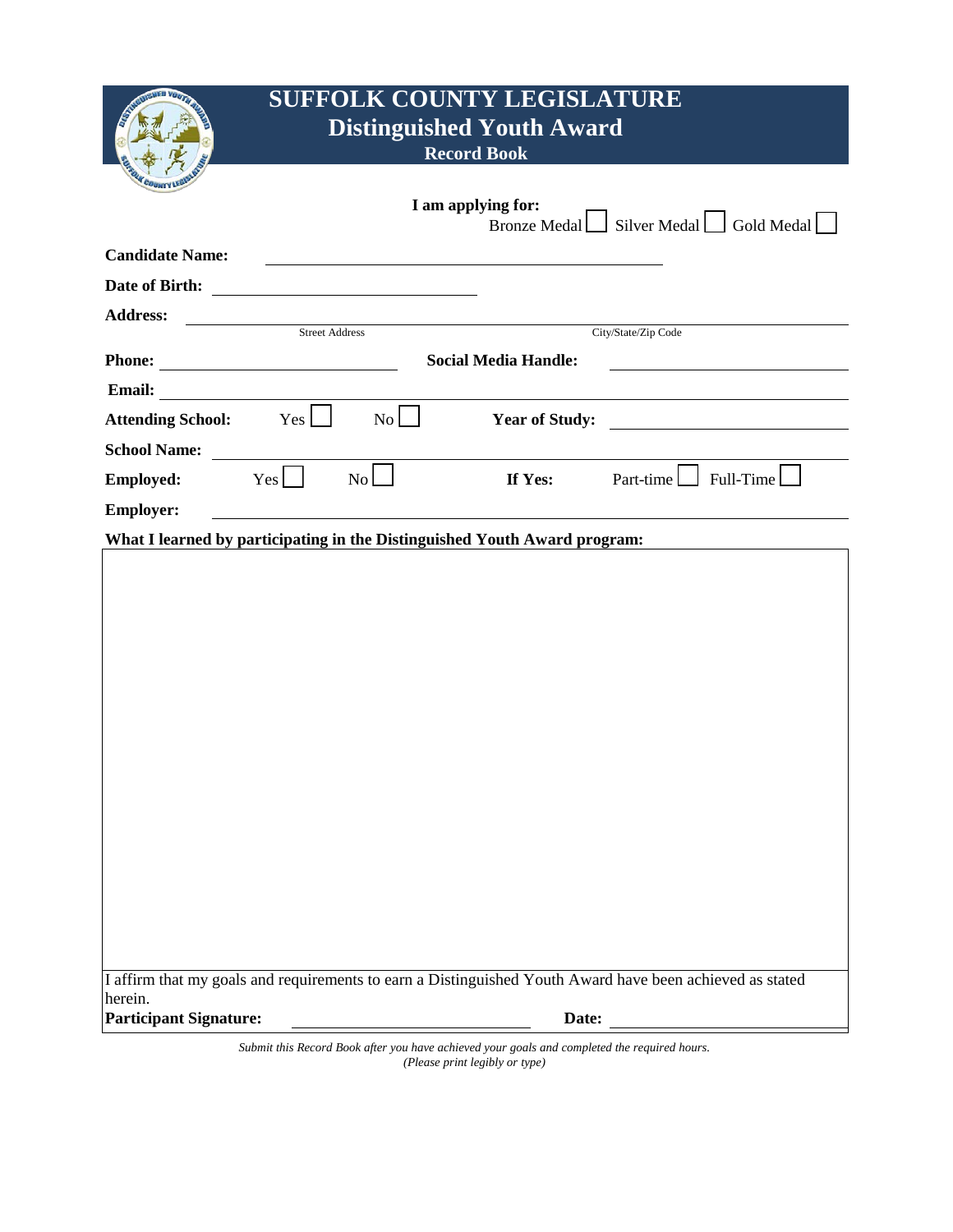

### Candidate Name: **VOLUNTEER SERVICE VALIDATION OF ACTIVITY**

Describe your Volunteer Service goal:

Describe the activities that you performed to achieve your Volunteer Service goal:

Describe what you learned from your Volunteer Service activities:

Describe how your service benefitted the community at large: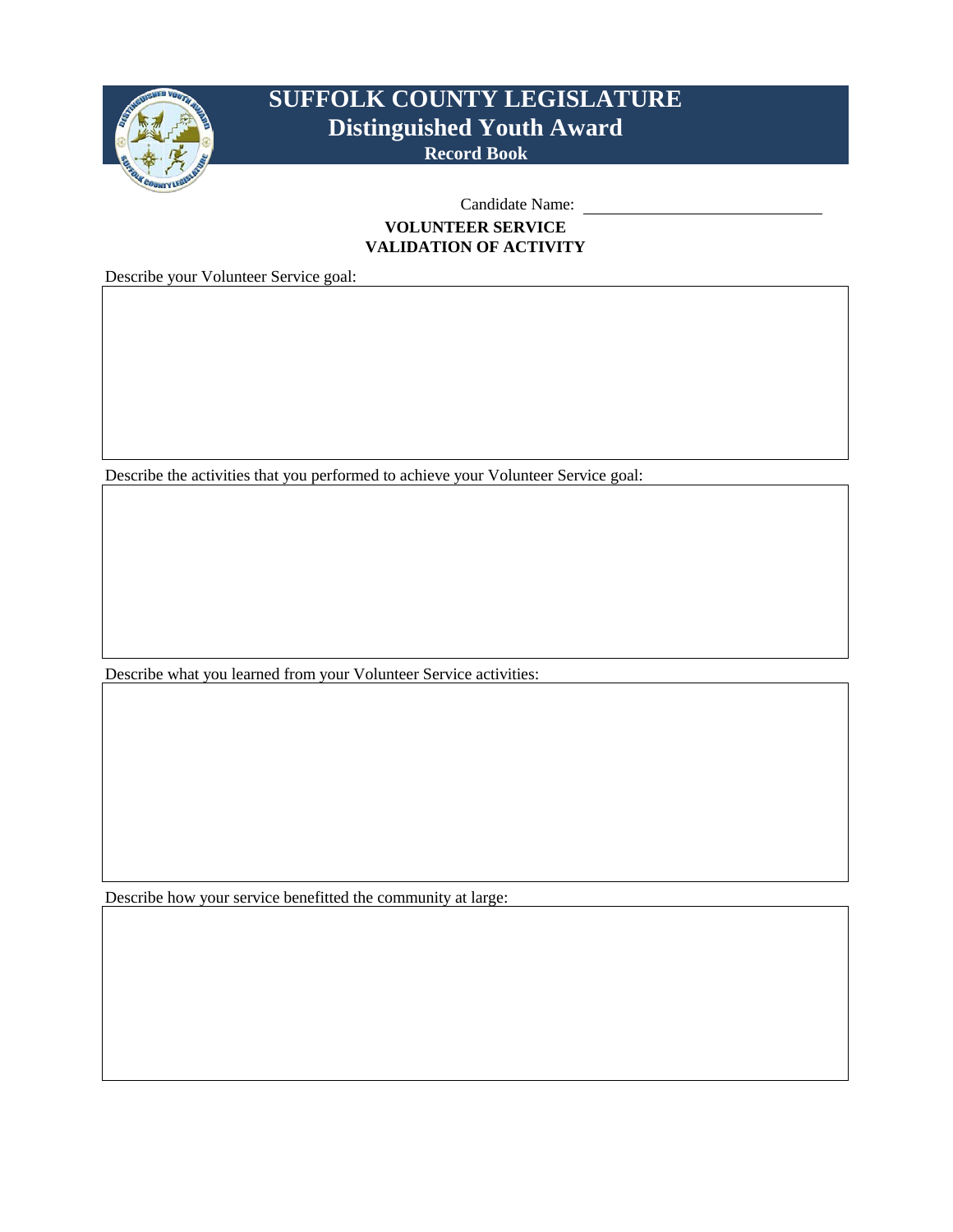

Candidate Name:

| <b>VALIDATION OF ACTIVITY HOURS</b><br><b>Total Hours Per Month</b><br><b>Month</b><br>Week 1<br>Week 2<br>Week 3<br>Week 4                                                            |  |  |  |  |  |
|----------------------------------------------------------------------------------------------------------------------------------------------------------------------------------------|--|--|--|--|--|
|                                                                                                                                                                                        |  |  |  |  |  |
| Jul                                                                                                                                                                                    |  |  |  |  |  |
| Aug                                                                                                                                                                                    |  |  |  |  |  |
| <b>Sep</b>                                                                                                                                                                             |  |  |  |  |  |
| Oct                                                                                                                                                                                    |  |  |  |  |  |
| <b>Nov</b>                                                                                                                                                                             |  |  |  |  |  |
| Dec                                                                                                                                                                                    |  |  |  |  |  |
| Jan                                                                                                                                                                                    |  |  |  |  |  |
| Feb                                                                                                                                                                                    |  |  |  |  |  |
| Mar                                                                                                                                                                                    |  |  |  |  |  |
| Apr                                                                                                                                                                                    |  |  |  |  |  |
| <b>May</b>                                                                                                                                                                             |  |  |  |  |  |
| Jun                                                                                                                                                                                    |  |  |  |  |  |
| <b>Grand Total Hours</b>                                                                                                                                                               |  |  |  |  |  |
| <b>VALIDATOR INFORMATION</b><br>(to be filled out by Validator)                                                                                                                        |  |  |  |  |  |
| Job Title:<br>Name:                                                                                                                                                                    |  |  |  |  |  |
| <b>Organization Name:</b>                                                                                                                                                              |  |  |  |  |  |
| Address:                                                                                                                                                                               |  |  |  |  |  |
| <b>Street Address</b><br>City/ State/ Zip Code                                                                                                                                         |  |  |  |  |  |
| Email:<br>Phone:                                                                                                                                                                       |  |  |  |  |  |
| Relationship to applicant:                                                                                                                                                             |  |  |  |  |  |
| Validator's Comments:                                                                                                                                                                  |  |  |  |  |  |
|                                                                                                                                                                                        |  |  |  |  |  |
|                                                                                                                                                                                        |  |  |  |  |  |
|                                                                                                                                                                                        |  |  |  |  |  |
|                                                                                                                                                                                        |  |  |  |  |  |
|                                                                                                                                                                                        |  |  |  |  |  |
|                                                                                                                                                                                        |  |  |  |  |  |
|                                                                                                                                                                                        |  |  |  |  |  |
| I certify that the candidate established goals in accordance with program guidelines and has satisfactorily<br>completed all goals and requirements for the Distinguished Youth Award. |  |  |  |  |  |
| <b>Participant Signature:</b><br>Date:                                                                                                                                                 |  |  |  |  |  |

*Remember: If you have more than one goal, you must complete a separate sheet for each goal (make copies as needed). No more than Four goals are allowed in the Volunteer Service category per submission.*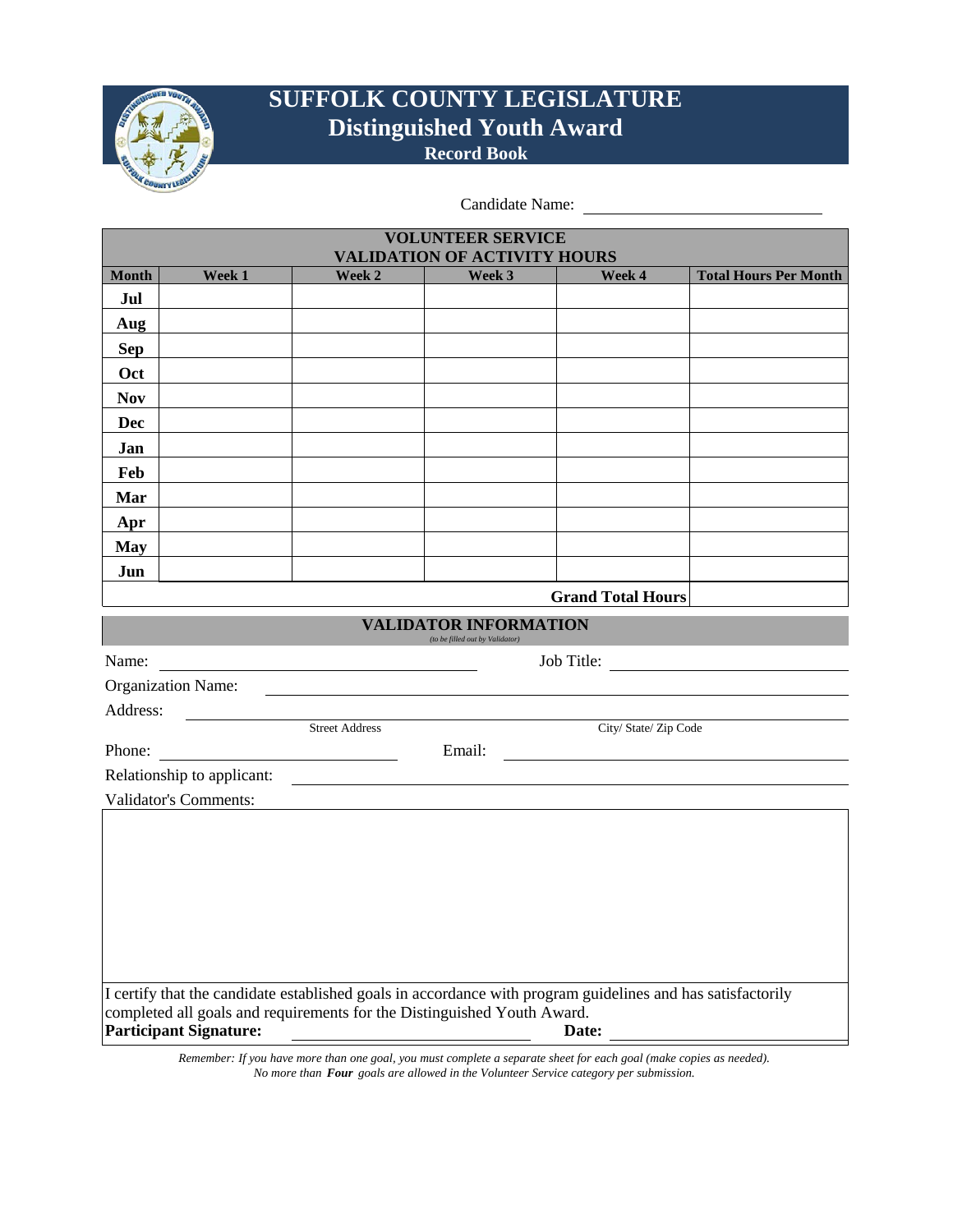

Candidate Name:

### **PERSONAL DEVELOPMENT VALIDATION OF ACTIVITY**

Describe your Personal Development goal:

Describe the activities you performed to achieve your Personal Development goal:

Describe what you learned: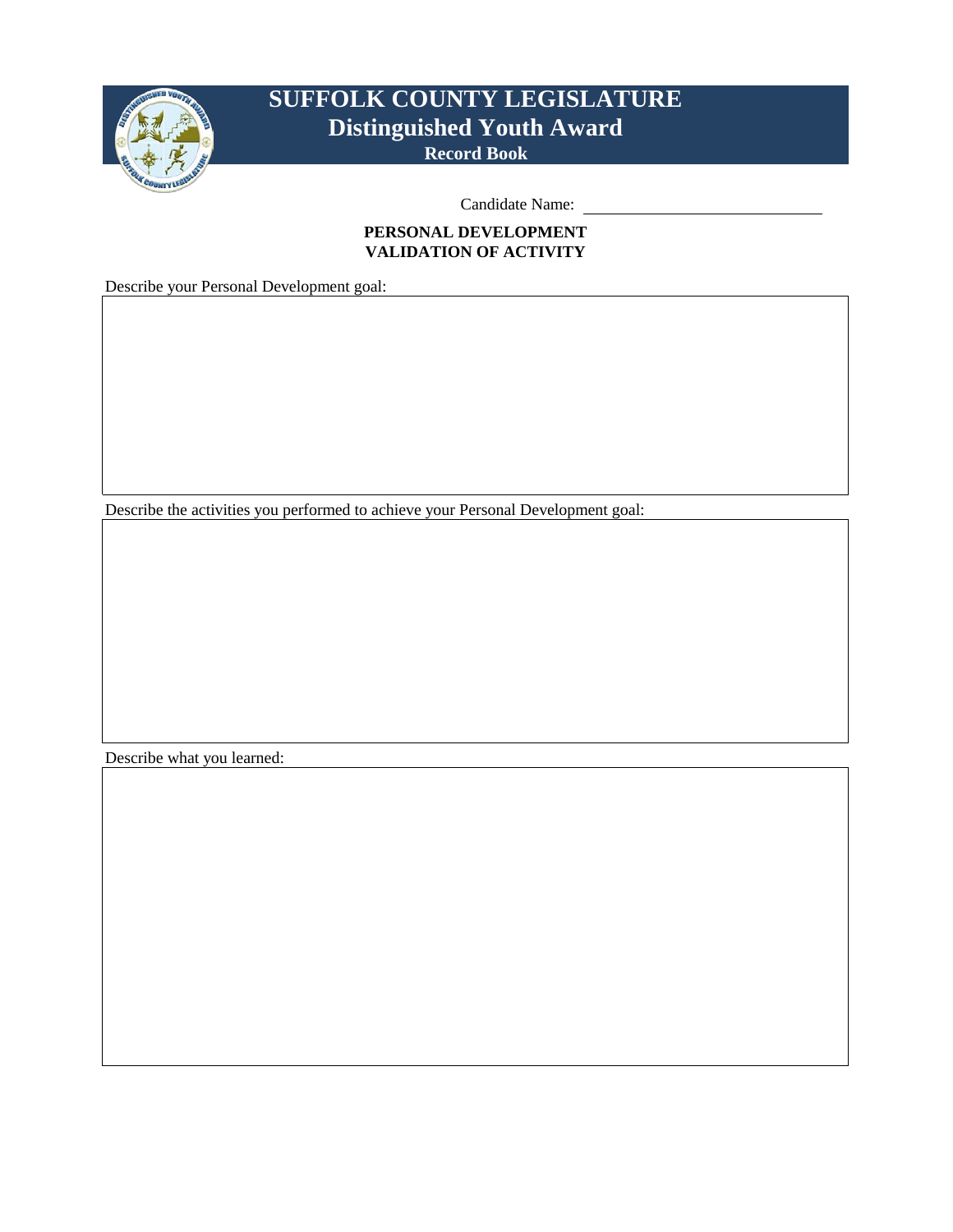

Candidate Name:

| PERSONAL DEVELOPMENT                                                                                                                                                                   |                               |                                               |                                                                 |                          |                              |
|----------------------------------------------------------------------------------------------------------------------------------------------------------------------------------------|-------------------------------|-----------------------------------------------|-----------------------------------------------------------------|--------------------------|------------------------------|
| <b>VALIDATION OF ACTIVITY HOURS</b>                                                                                                                                                    |                               |                                               |                                                                 |                          |                              |
| <b>Month</b>                                                                                                                                                                           | Week 1                        | Week 2                                        | Week 3                                                          | Week 4                   | <b>Total Hours Per Month</b> |
| Jul                                                                                                                                                                                    |                               |                                               |                                                                 |                          |                              |
| Aug                                                                                                                                                                                    |                               |                                               |                                                                 |                          |                              |
| <b>Sep</b>                                                                                                                                                                             |                               |                                               |                                                                 |                          |                              |
| Oct                                                                                                                                                                                    |                               |                                               |                                                                 |                          |                              |
| <b>Nov</b>                                                                                                                                                                             |                               |                                               |                                                                 |                          |                              |
| Dec                                                                                                                                                                                    |                               |                                               |                                                                 |                          |                              |
| Jan                                                                                                                                                                                    |                               |                                               |                                                                 |                          |                              |
| Feb                                                                                                                                                                                    |                               |                                               |                                                                 |                          |                              |
| Mar                                                                                                                                                                                    |                               |                                               |                                                                 |                          |                              |
| Apr                                                                                                                                                                                    |                               |                                               |                                                                 |                          |                              |
| <b>May</b>                                                                                                                                                                             |                               |                                               |                                                                 |                          |                              |
| Jun                                                                                                                                                                                    |                               |                                               |                                                                 |                          |                              |
|                                                                                                                                                                                        |                               |                                               |                                                                 | <b>Grand Total Hours</b> |                              |
|                                                                                                                                                                                        |                               |                                               | <b>VALIDATOR INFORMATION</b><br>(to be filled out by Validator) |                          |                              |
| Name:                                                                                                                                                                                  |                               | <u> 1980 - Andrea Andrew Maria (h. 1980).</u> |                                                                 | Job Title:               |                              |
|                                                                                                                                                                                        | Organization Name:            |                                               |                                                                 |                          |                              |
| Address:                                                                                                                                                                               |                               |                                               |                                                                 |                          |                              |
|                                                                                                                                                                                        |                               | <b>Street Address</b>                         |                                                                 | City/State/Zip Code      |                              |
|                                                                                                                                                                                        | Phone:                        |                                               |                                                                 | Email:                   |                              |
|                                                                                                                                                                                        | Relationship to applicant:    |                                               |                                                                 |                          |                              |
|                                                                                                                                                                                        | <b>Validator's Comments:</b>  |                                               |                                                                 |                          |                              |
|                                                                                                                                                                                        |                               |                                               |                                                                 |                          |                              |
|                                                                                                                                                                                        |                               |                                               |                                                                 |                          |                              |
|                                                                                                                                                                                        |                               |                                               |                                                                 |                          |                              |
|                                                                                                                                                                                        |                               |                                               |                                                                 |                          |                              |
|                                                                                                                                                                                        |                               |                                               |                                                                 |                          |                              |
|                                                                                                                                                                                        |                               |                                               |                                                                 |                          |                              |
|                                                                                                                                                                                        |                               |                                               |                                                                 |                          |                              |
| I certify that the candidate established goals in accordance with program guidelines and has satisfactorily<br>completed all goals and requirements for the Distinguished Youth Award. |                               |                                               |                                                                 |                          |                              |
|                                                                                                                                                                                        |                               |                                               |                                                                 | Date:                    |                              |
|                                                                                                                                                                                        | <b>Participant Signature:</b> |                                               |                                                                 |                          |                              |

*Remember: If you have more than one goal, you must complete a separate sheet for each goal (make copies as needed). No more than Two goals are allowed in the Personal Development category per submission.*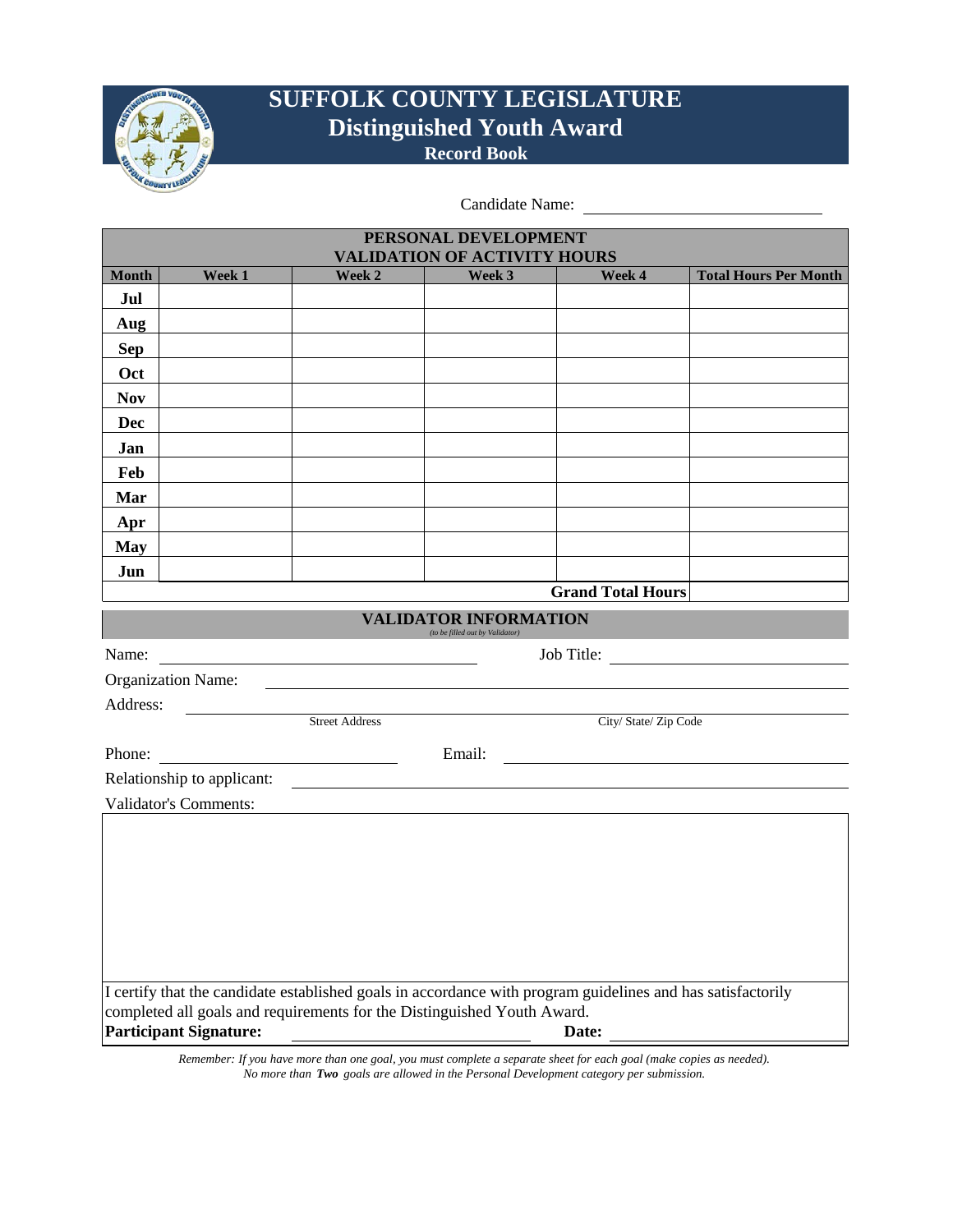

Candidate Name:

#### **EXPLORATION VALIDATION OF ACTIVITY**

**How was this activity unique and unlike anything you have ever done before? How were you immersed in a different environment?**

*The exploration component of this challenge is about exploring a unique natural environment - how did you accomplish this? If you travel or camp frequently, how were these exploration activities different than your typical experience? How did you expand your horizons and learn about a unique natural environment in Suffolk County? How did this experience expand your comfort zone?*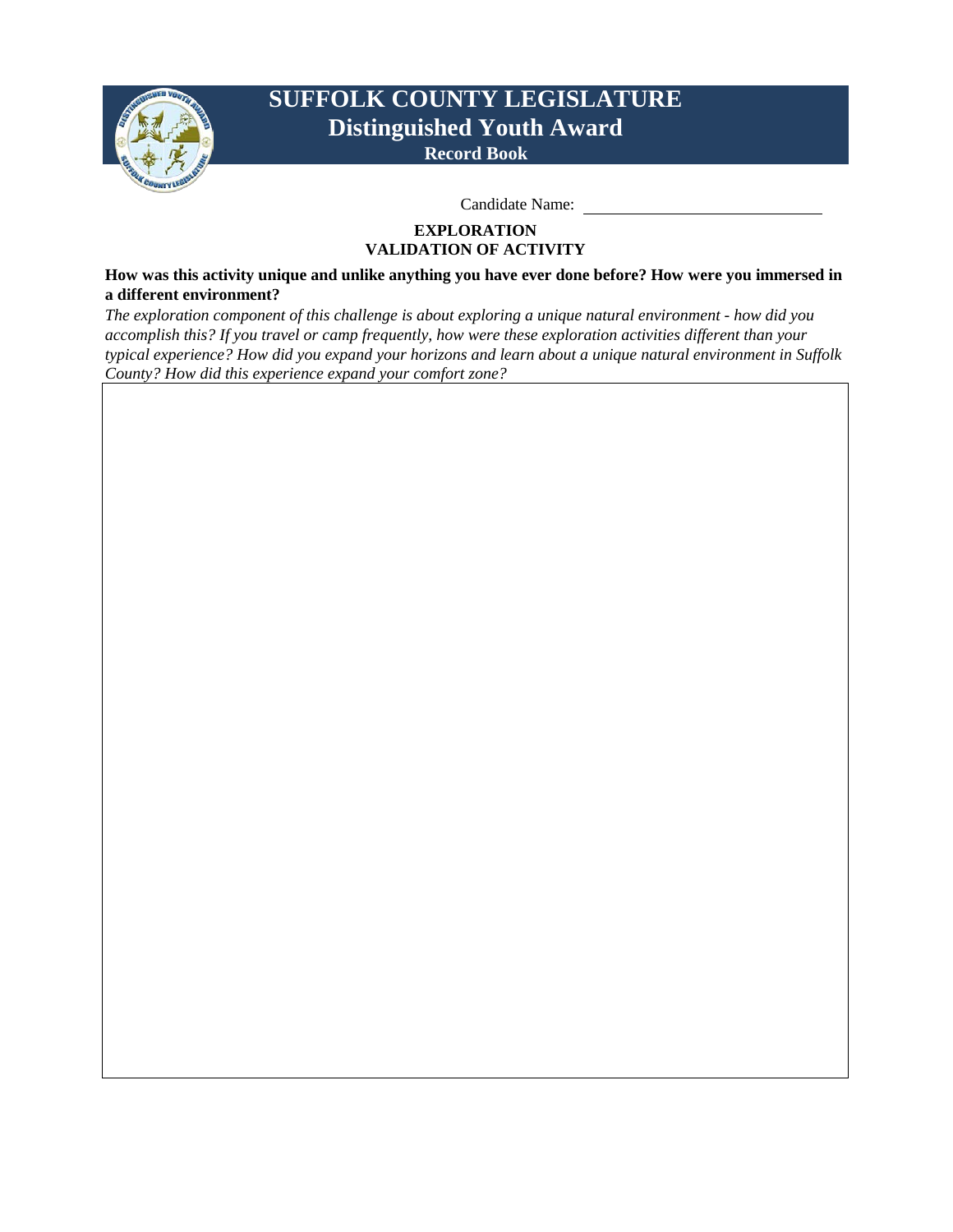

Candidate Name:

| <b>EXPLORATION</b><br><b>VALIDATION OF ACTIVITIES</b> |                  |             |             |  |  |
|-------------------------------------------------------|------------------|-------------|-------------|--|--|
|                                                       | <b>Park Name</b> | <b>Town</b> | <b>Date</b> |  |  |
| 1                                                     |                  |             |             |  |  |
| $\mathfrak{2}$                                        |                  |             |             |  |  |
| 3                                                     |                  |             |             |  |  |
| $\overline{4}$                                        |                  |             |             |  |  |
| 5                                                     |                  |             |             |  |  |
| 6                                                     |                  |             |             |  |  |
| 7                                                     |                  |             |             |  |  |
| 8                                                     |                  |             |             |  |  |
| 9                                                     |                  |             |             |  |  |
| 10                                                    |                  |             |             |  |  |
| 11                                                    |                  |             |             |  |  |
| 12                                                    |                  |             |             |  |  |
| 13                                                    |                  |             |             |  |  |
| 14                                                    |                  |             |             |  |  |
| 15                                                    |                  |             |             |  |  |

| VALIDATOR INFORMATION<br>(to be filled out by Validator)                                                                                                                               |                       |            |                       |  |
|----------------------------------------------------------------------------------------------------------------------------------------------------------------------------------------|-----------------------|------------|-----------------------|--|
| Name:                                                                                                                                                                                  |                       | Job Title: |                       |  |
| <b>Organization Name:</b>                                                                                                                                                              |                       |            |                       |  |
| Address:                                                                                                                                                                               |                       |            |                       |  |
|                                                                                                                                                                                        | <b>Street Address</b> |            | City/ State/ Zip Code |  |
| Phone:                                                                                                                                                                                 |                       | Email:     |                       |  |
| Relationship to applicant:                                                                                                                                                             |                       |            |                       |  |
| <b>Validator's Comments:</b>                                                                                                                                                           |                       |            |                       |  |
|                                                                                                                                                                                        |                       |            |                       |  |
|                                                                                                                                                                                        |                       |            |                       |  |
|                                                                                                                                                                                        |                       |            |                       |  |
|                                                                                                                                                                                        |                       |            |                       |  |
|                                                                                                                                                                                        |                       |            |                       |  |
|                                                                                                                                                                                        |                       |            |                       |  |
|                                                                                                                                                                                        |                       |            |                       |  |
| I certify that the candidate established goals in accordance with program guidelines and has satisfactorily<br>completed all goals and requirements for the Distinguished Youth Award. |                       |            |                       |  |
| <b>Participant Signature:</b>                                                                                                                                                          |                       | Date:      |                       |  |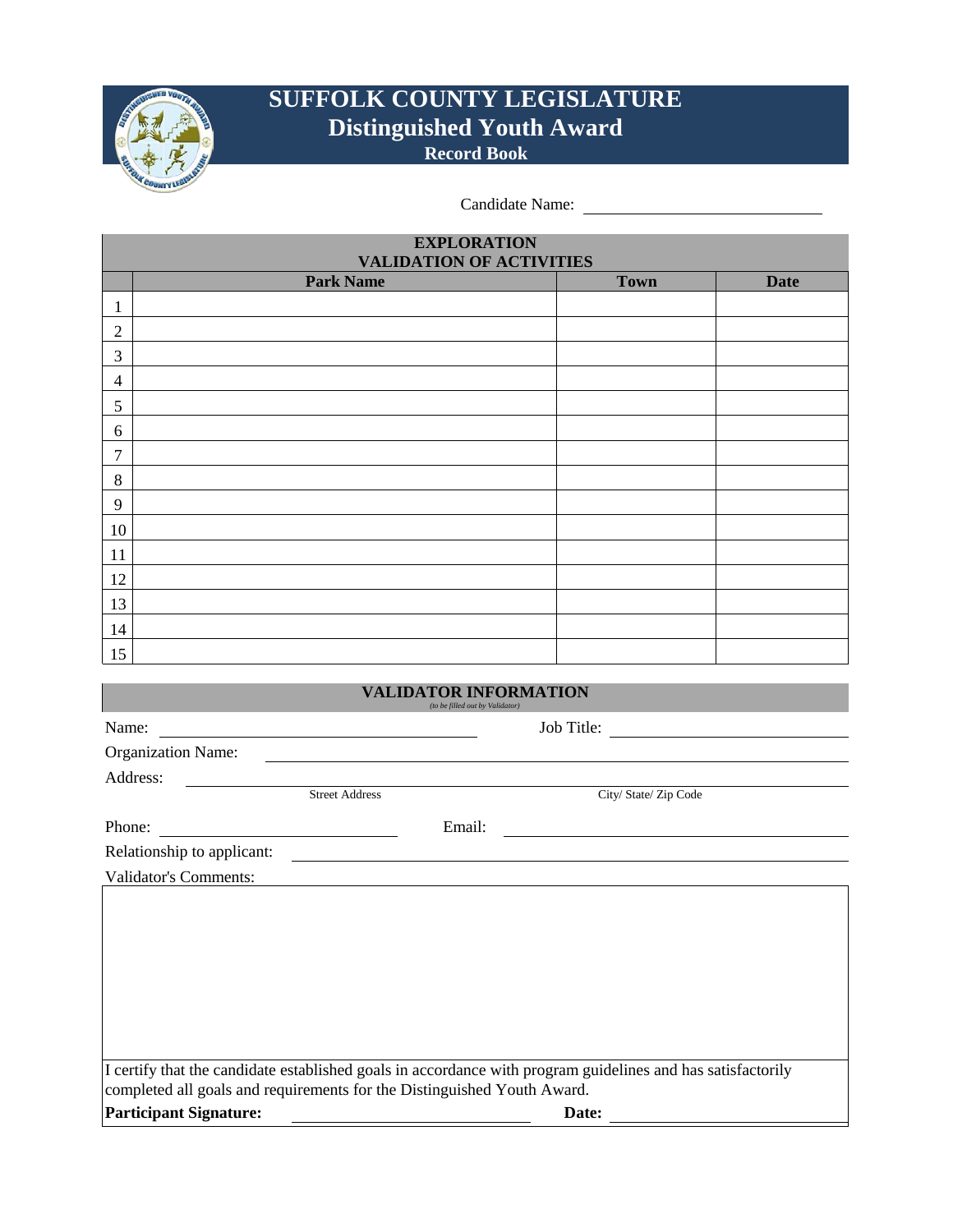

Candidate Name:

#### **PHYSICAL FITNESS VALIDATION OF ACTIVITY**

Describe your Physical Fitness goal:

Describe the activities that you performed to achieve your Physical Fitness goal:

Describe how your skill level changed:

*Remember: If you have more than one goal, you must complete a separate sheet for each goal (Make copies as needed). No more than Two goals are allowed in the Physical Fitness category per submission.*